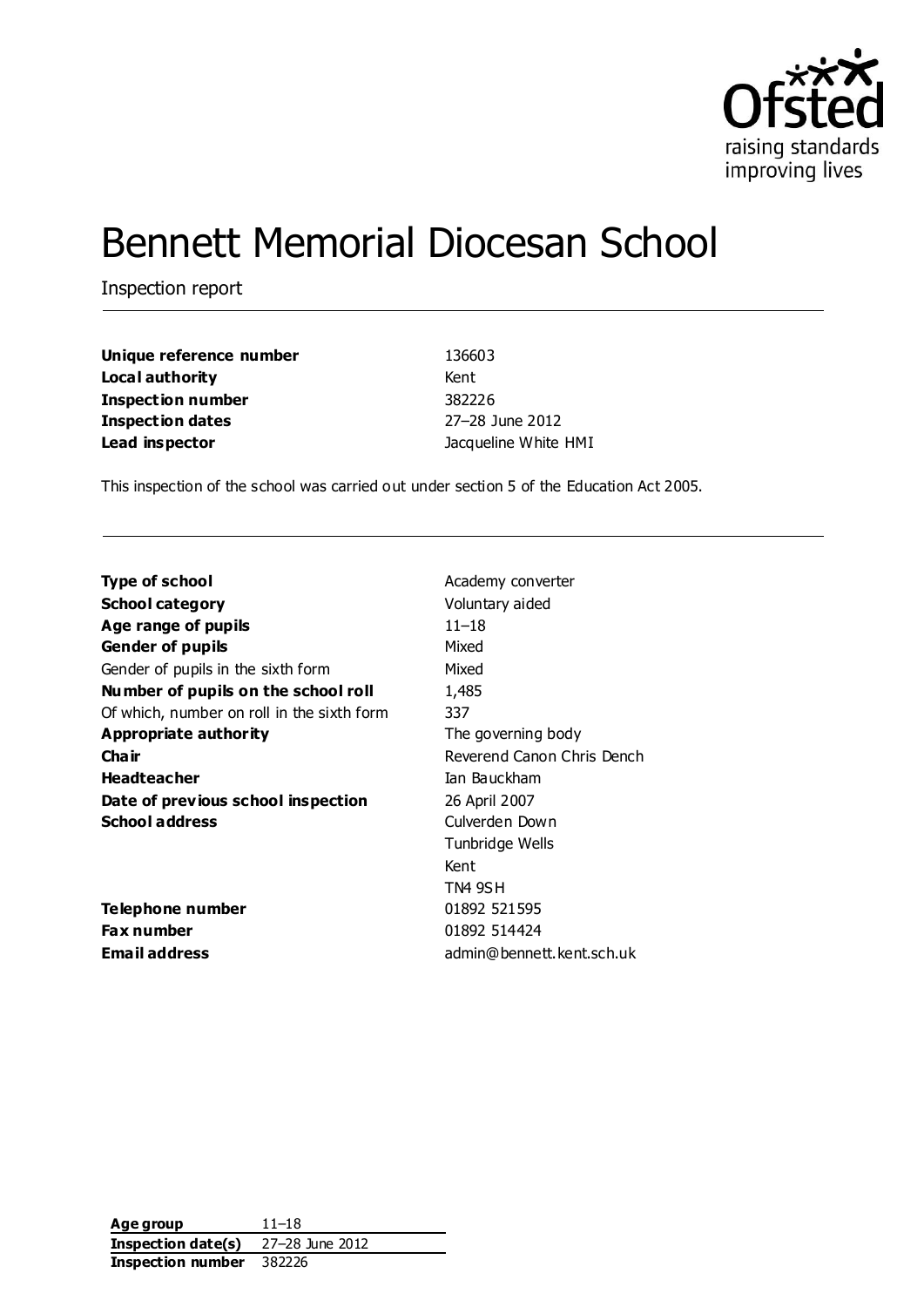

You can use Parent View to give Ofsted your opinion on your child's school. Ofsted will use the information parents and carers provide whe n deciding which schools to inspect and when.

You can also use Parent View to find out what other parents and carers think about schools in England. You can visit www.parentview.ofsted.gov.uk, or look for the link on the main Ofsted website: www.ofsted.gov.uk

The Office for Standards in Education, Children's Services and Skills (Ofsted) regulates and inspects to achieve excellence in the care of children and young people, and in education and skills for learners of all ages. It regulates and inspects childcare and children's social care, and inspects the Children and Family Court Advisory Support Service (Cafcass), schools, colleges, initial teacher training, work-based learning and skills training, adult and community learning, and education and training in prisons and other secure establishments. It assesses council children's services, and inspects services for looked after children, safeguarding and child protection.

Further copies of this report are obtainable from the school. Under the Education A ct 2005, the school must provide a copy of this report free of charge to certain categories of people. A charge not exceeding the full cost of reproduction may be made for any other copies supplied.

If you would like a copy of this document in a different format, such as large print or Braille, please telephone 0300 123 4234, or email enquiries@ofsted.gov.uk.

You may copy all or parts of this document for non-commercial educational purposes, as long as you give details of the source and date of publication and do not alter the information in any way.

To receive regular email alerts about new publications, including survey reports and school inspection reports, please visit our website and go to 'Subscribe'.

Piccadilly Gate Store St **Manchester** M1 2WD

T: 0300 123 4234 Textphone: 0161 618 8524 E: enquiries@ofsted.gov.uk W: www.ofsted.gov.uk



© Crown copyright 2012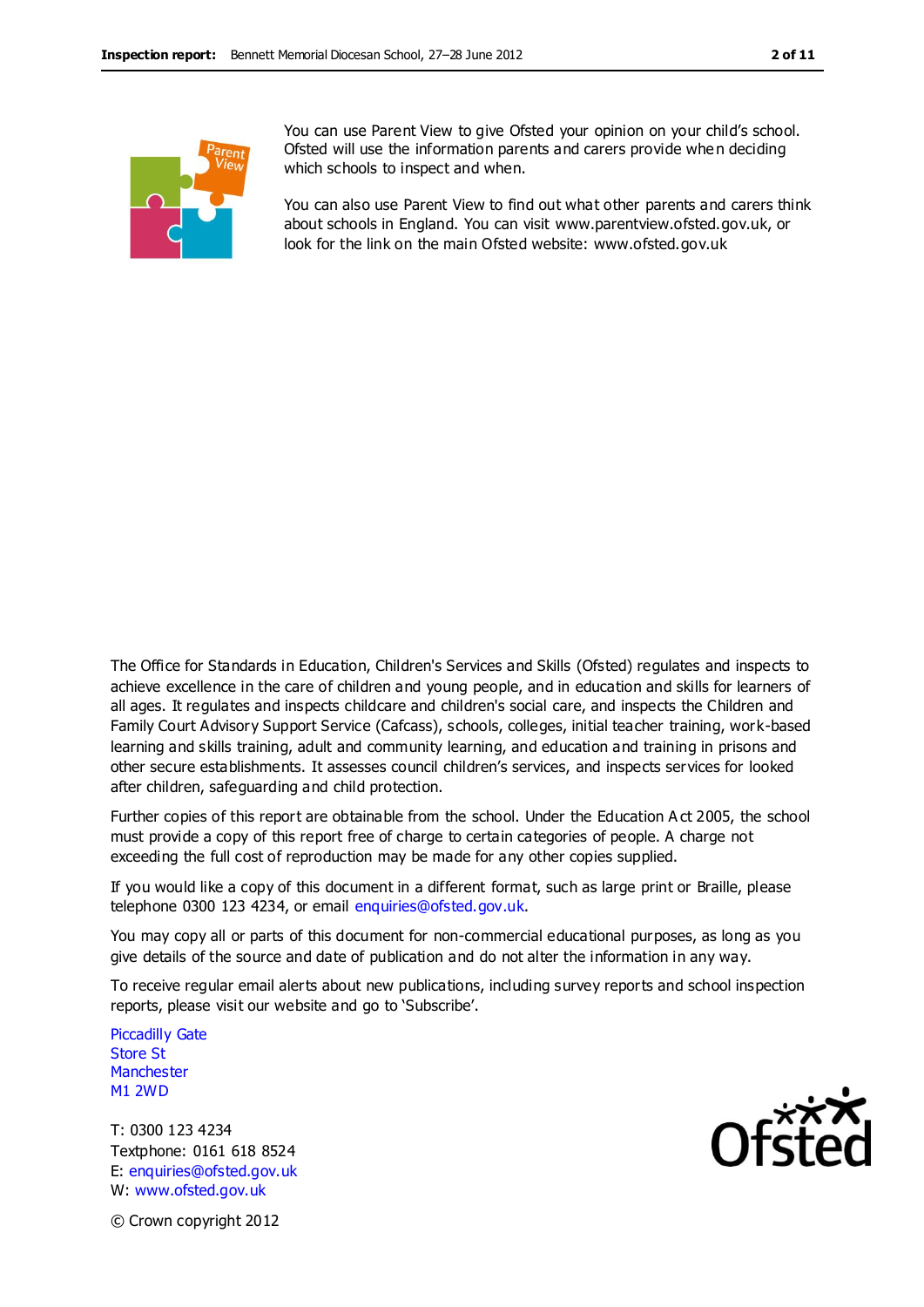## **Introduction**

| Inspection team        |                             |
|------------------------|-----------------------------|
| Jacqueline White       | Her Majesty's Inspector     |
| Lesley Leak            | Additional Inspector        |
| <b>Valerie Fehners</b> | <b>Additional Inspector</b> |
| Patricia Barford       | <b>Additional Inspector</b> |
| Colin Lower            | <b>Additional Inspector</b> |

This inspection was carried out with two days' notice. Inspectors observed teaching and learning in 51 lessons and 48 teachers. They also held meetings with members of the governing body, senior and middle leaders, and groups of students. Inspectors observed the school's work and looked at the school's performance data and other documents, including the school improvement plan, safeguarding and equality policies, and the minutes of governing body meetings. Inspectors took account of the responses to the on-line Parent View survey in planning the inspection and analysed 343 questionnaires returned by parents and carers, 167 completed by students and 90 from staff.

## **Information about the school**

This large and oversubscribed Church of England school converted to academy status in April 2011. Most students are from White British backgrounds. Approximately 9% of students are from minority ethnic groups. Few speak English as an additional language. The proportion of students supported at school action plus or with a statement of special educational needs is below average. The school is well above the government's current floor standard which sets the minimum expectations set for students' attainment and progress.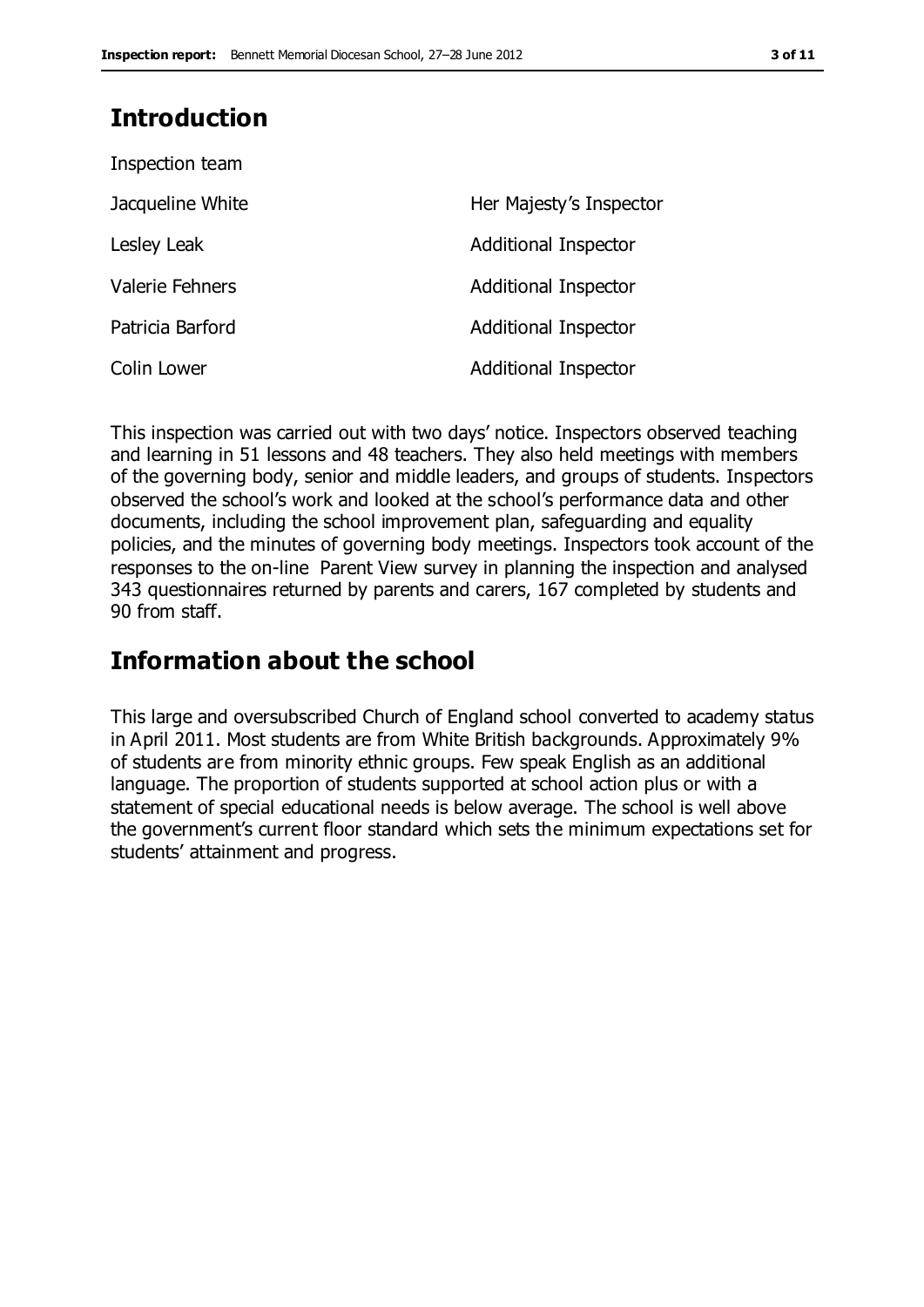## **Inspection judgements**

| <b>Overall effectiveness</b>          |  |
|---------------------------------------|--|
|                                       |  |
| <b>Achievement of pupils</b>          |  |
| <b>Quality of teaching</b>            |  |
| <b>Behaviour and safety of pupils</b> |  |
| <b>Leadership and management</b>      |  |

## **Key findings**

- This outstanding school and sixth form is a highly inclusive community where every individual student is valued and cared for with dedication. Its strong Christian ethos is pervasive and underpins the central belief that every student can achieve success. In this very supportive environment, students are highly motivated and develop into confident, conscientious young people who are well prepared for their future lives.
- Students make rapid progress to reach high standards of attainment that have been sustained over time.
- Overall, teaching is highly effective, including in the sixth form. Teachers have excellent subject knowledge and lessons are characterised by a range of carefully selected activities that accelerate and deepen learning. Rightly, ambitious leaders are intent on sharing the very best practice to increase the proportion of outstanding teaching further.
- Students' exemplary behaviour and high attendance are underpinned by the warm and positive relationships throughout the school. Students are polite, well-meaning and thoughtful. They appreciate how their attitudes contribute to their success and value the high quality support that they receive. As learners they respond to challenge with enthusiasm showing resilience and perseverance. Most have a strong commitment to making a positive contribution and realising their potential both academically and personally.
- High quality leadership ensures that high expectations prevail. Staff are proud to be part of the school. They welcome the challenge and support provided by the robust arrangements for performance management. Leaders at all levels strive successfully for continuous improvement, especially in relation to teaching. The combination of positive student attitudes and the rich curricular offer ensure that the spiritual, moral, social and cultural development provided is outstanding.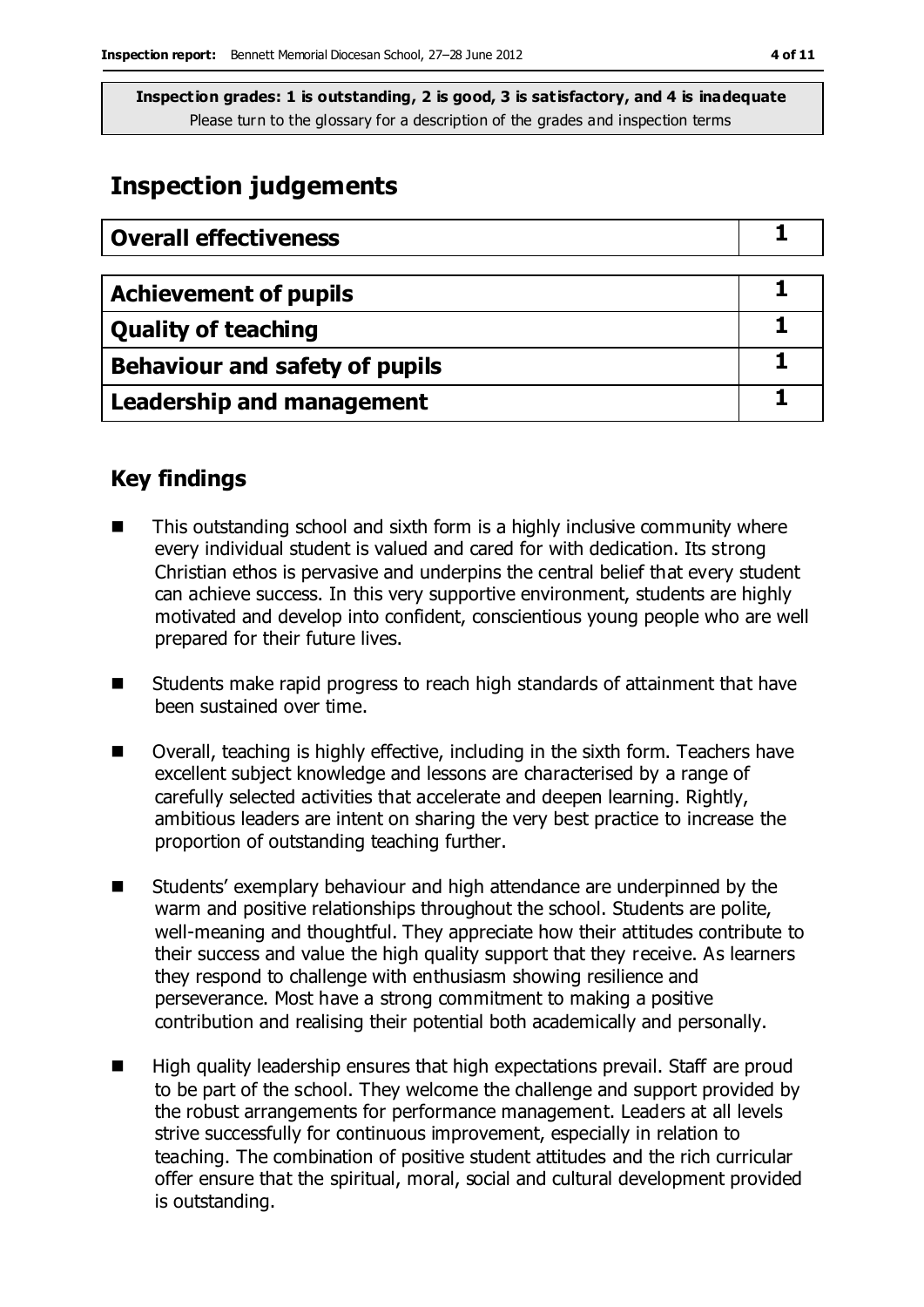### **What does the school need to do to improve further?**

- $\blacksquare$  Increase the proportion of outstanding teaching further by sharing best practice and give emphasis to:
	- further extending high attaining students
	- the quality of feedback to students about how they can improve their work
	- opportunities for students to lead learning.

#### **Main report**

#### **Achievement of pupils**

The attainment of the majority of students joining the school is broadly average with some significantly above average. At the end of Key Stage 4, students' attainment is high. They reach levels in many subjects and skills that are well above those expected for their age, particularly in English language and mathematics. Achievement in the sixth form has improved considerably since the previous inspection. Attainment at A and AS level is above average and students make at least very good progress and often excellent progress.

There are no underperforming groups of students. Most make rapid and sustained progress. Disabled students and those with special educational needs are fully integrated into school life and make exceptional progress because of the individually tailored programmes and high quality support and guidance they receive. For example, in a media studies lesson a number of students with special educational needs were very well supported by a teacher who had a detailed understanding of their learning and requirements. She gave students a high level of individual support and the precision of her interventions enabled students to access and complete tasks successfully.

Students enjoy participating in lessons. Their speaking, listening and comprehension skills are developed extremely well. They are confident learners and respond enthusiastically when opportunities are provided for them to work together in pairs or small groups and to discuss their work. They are equally at ease and focused when tasks require them to work independently.

Most parents and carers feel that their child is progressing well and inspection evidence strongly supports this view. Students too, support their parents' and carers' views.

#### **Quality of teaching**

The quality of teaching is consistently high. Teachers have high expectations and are totally committed to ensuring students have a positive experience. In the most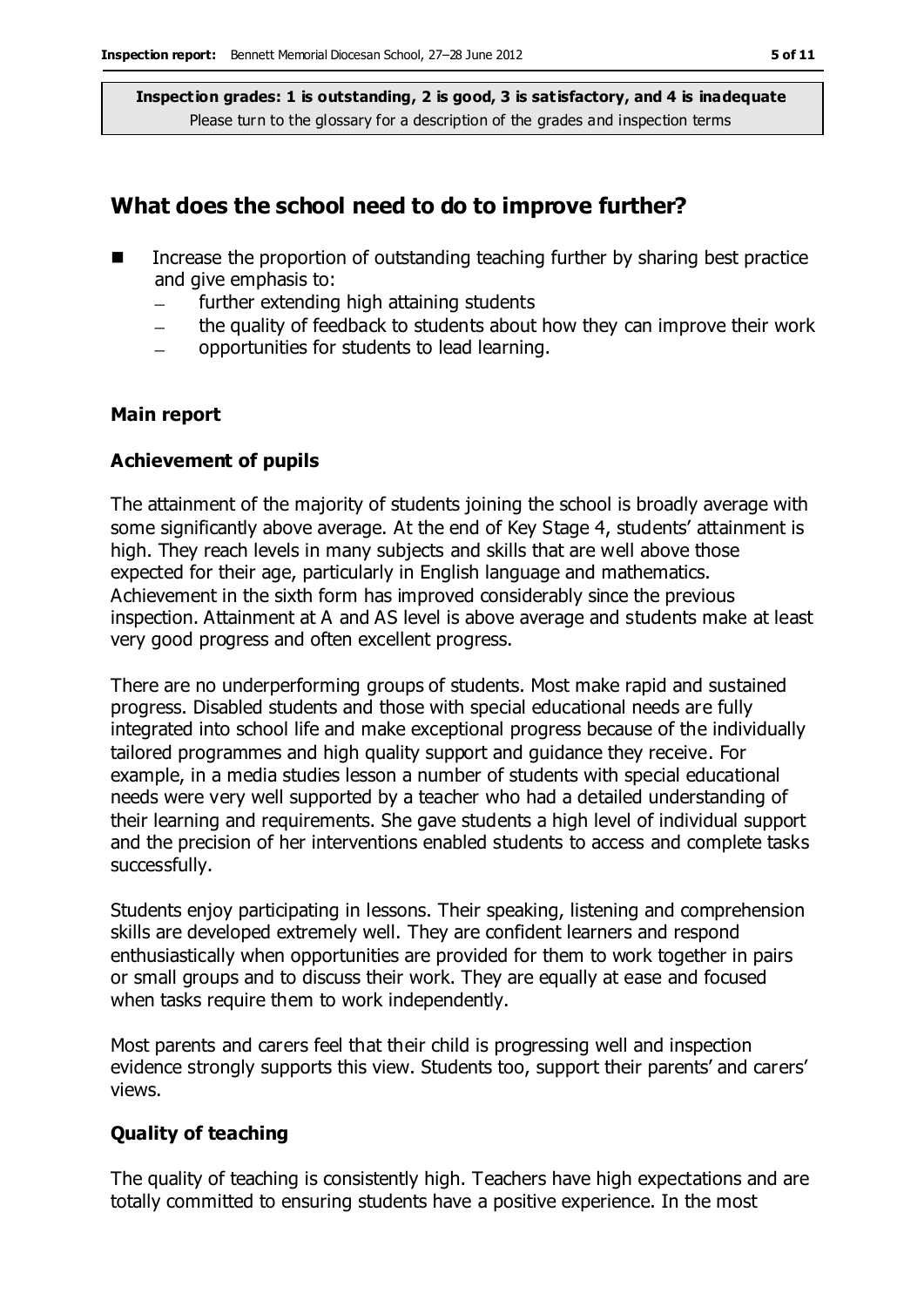successful lessons, teaching instils a deep interest and fulfilment in learning. Students are enthused by stimulating resources and carefully planned and sequenced activities which include opportunities for them to lead learning. During an English literature lesson, sixth form students worked to develop their understanding of the themes and characterisation in Shakespeare's Othello. The learning was orchestrated expertly by the teacher. Highly tuned questioning developed each individual. Discussion built confidence and students rose to the challenge of developing and substantiating their thinking very well.

Occasionally, opportunities to stretch the highest attaining students are missed. The high quality feedback to students that is evident in some subjects, for example English and humanities, is not quite so well developed in others. Not all teachers are equally skilled at creating openings for students to take responsibility for learning in lessons.

The development of students' literacy and communication skills is apparent in all subjects and full use is made of opportunities to exploit the development of technical or subject-specific language and to develop students' proficiency in their writing skills. Across the curriculum, in assemblies, and particularly in religious education, excellent opportunities are provided for students to develop spiritually, morally, socially and culturally through the careful selection of topics and materials that encourage reflection on current issues. Provision for disabled students and those with special educational needs is very well planned and personalised.

The vast majority of parents and carers who completed questionnaires agree that their children are well taught. One comment was typical of many: 'My son is thriving at Bennett. He is very inspired and motivated by his teachers. We are so pleased we chose the school to educate our son.' Students who completed the questionnaire were also very positive about the quality of teaching.

#### **Behaviour and safety of pupils**

Most parents and carers responding to the questionnaire believe that behaviour is good although inspectors found it to be outstanding. Nothing but positive behaviour by students was recorded during the inspection and scrutiny of behaviour and incident logs reveal that this is typical over time. Students are courteous, considerate and supportive of each other. They work and socialise happily in the harmonious community of the school. Sixth formers are wonderful role models for younger students and excellent ambassadors for the school. Students welcome responsibility and make an important contribution to the smooth running of the school. They participate in decision making through the well established and influential school council. Prefects and the head boy and head girl take pride in their service to the school. Students' positive attitudes are reflected clearly in their high attendance.

Students feel very safe, well looked after and free from harassment. They demonstrate high levels of self-discipline and awareness of how to keep safe. Incidents of any type of bullying are rare and dealt with swiftly and effectively.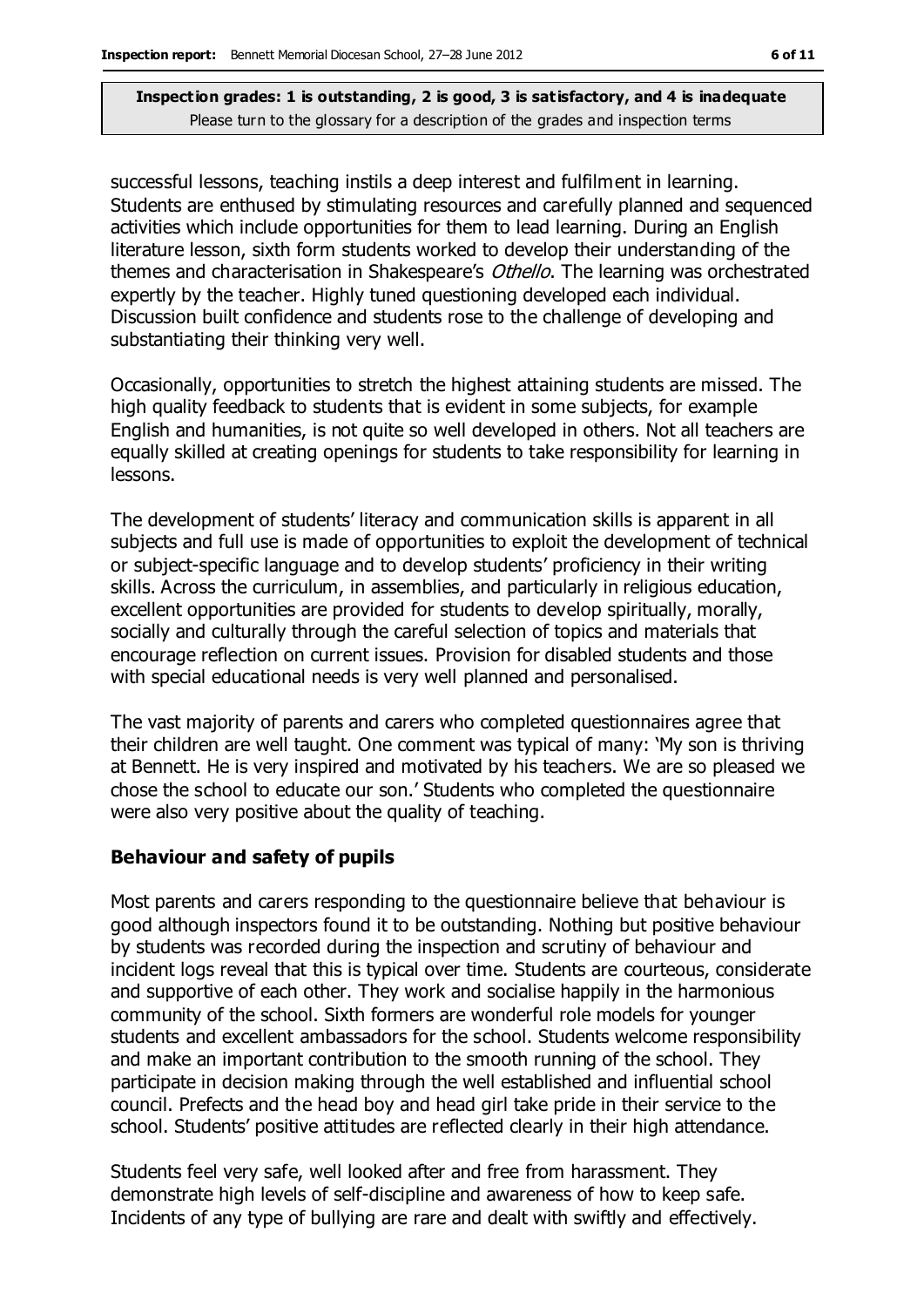Students trust the adults in the school and are secure in the knowledge that they can discuss any worries they may have with them.

#### **Leadership and management**

The headteacher has established an ethos of high expectations throughout the school. Leaders at all levels are clear-sighted and steadfast in their drive for even higher standards. Equality of opportunity is at the heart of the school's values, reflected in the careful focus on how different groups are performing and evident in the climate of tolerance and respect.

Leaders, including governors, know the school very well. Self-evaluation is accurate and exacting. The monitoring of teaching and learning is thorough, multi-layered and robust. Middle leaders are fully involved in these processes and are a powerful force for improvement. Teachers are developed successfully through intensive mentoring and coaching programmes. Line-management is well organised and provides support and challenge equally well. Underperformance is not tolerated.

The systems for tracking and supporting students' progress are excellent. Performance data are thoroughly moderated and analysed. Targets for improvement are challenging and focused sharply on ensuring students have the best possible life opportunities.

Governors bring rigour and a complementary mix of skills to their role. They are well informed and deeply dedicated to the continuous improvement of the school. They are meticulous in ensuring that safeguarding arrangements are effective.

The curriculum offers students a wide range of appropriate choices and gives them every opportunity to realise their potential. Provision is enriched by very high quality extra-curricular activities, which include international travel and exchanges. Students are immersed in an impressive array of cultural and spiritual experiences, not least the developing musical opportunities. Consequently, they gain a sense of self, value others and are inspired by being part of a close-knit, diligent learning community.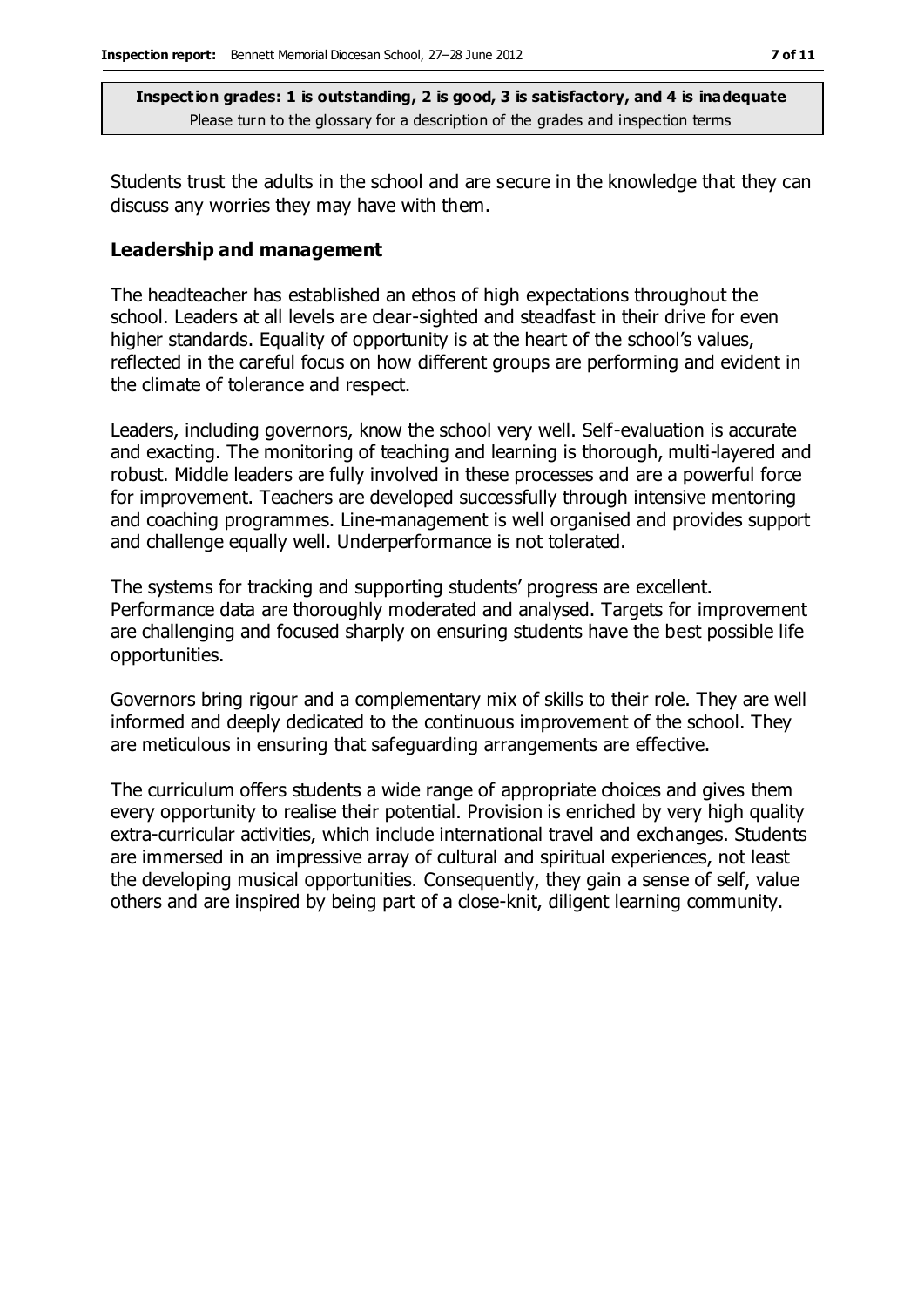## **Glossary**

#### **Grade Judgement Description** Grade  $1$  | Outstanding | These features are highly effective. An outstanding school provides exceptionally well for all its pupils' needs. Grade 2 Good These are very positive features of a school. A school that is good is serving its pupils well. Grade 3  $\parallel$  Satisfactory  $\parallel$  These features are of reasonable quality. A satisfactory school is providing adequately for its pupils. Grade 4  $\parallel$  Inadequate  $\parallel$  These features are not of an acceptable standard. An inadequate school needs to make significant improvement in order to meet the needs of its pupils. Ofsted inspectors will make further visits until it improves.

## **What inspection judgements mean**

## **Overall effectiveness of schools**

|                       | Overall effectiveness judgement (percentage of schools) |      |                     |                   |
|-----------------------|---------------------------------------------------------|------|---------------------|-------------------|
| <b>Type of school</b> | <b>Outstanding</b>                                      | Good | <b>Satisfactory</b> | <b>Inadequate</b> |
| Nursery schools       | 54                                                      | 42   |                     |                   |
| Primary schools       | 14                                                      | 49   | 32                  |                   |
| Secondary             | 20                                                      | 39   | 34                  |                   |
| schools               |                                                         |      |                     |                   |
| Special schools       | 33                                                      | 45   | 20                  |                   |
| Pupil referral        |                                                         | 55   | 28                  |                   |
| units                 |                                                         |      |                     |                   |
| All schools           |                                                         |      | م -                 |                   |

New school inspection arrangements have been introduced from 1 January 2012. This means that inspectors make judgements that were not made previously.

The data in the table above are for the period 1 September to 31 December 2011 and represent judgements that were made under the school inspection arrangements that were introduced on 1 September 2009. These data are consistent with the latest published official statistics about maintained school inspection outcomes (see www.ofsted.gov.uk).

The sample of schools inspected during 2010/11 was not representative of all schools nationally, as weaker schools are inspected more frequently than good or outstanding schools.

Primary schools include primary academy converters. Secondary schools include secondary academy converters, sponsor-led academies and city technology colleges. Special schools include special academy converters and non-maintained special schools.

Percentages are rounded and do not always add exactly to 100.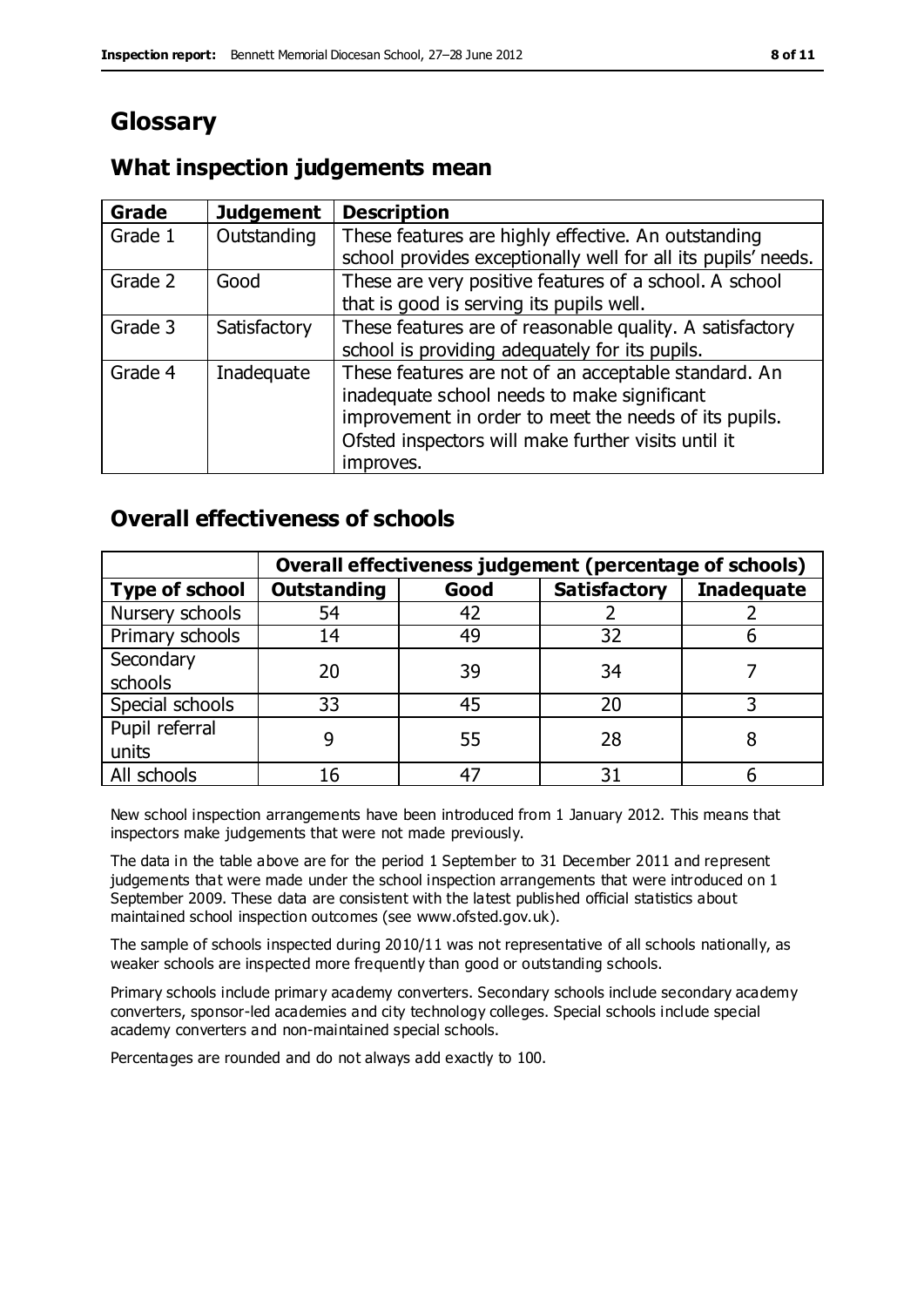## **Common terminology used by inspectors**

| Achievement:               | the progress and success of a pupil in their<br>learning and development taking account of their<br>attainment.                                                                                                        |
|----------------------------|------------------------------------------------------------------------------------------------------------------------------------------------------------------------------------------------------------------------|
| Attainment:                | the standard of the pupils' work shown by test and<br>examination results and in lessons.                                                                                                                              |
| Attendance:                | the regular attendance of pupils at school and in<br>lessons, taking into account the school's efforts to<br>encourage good attendance.                                                                                |
| Behaviour:                 | how well pupils behave in lessons, with emphasis<br>on their attitude to learning. Pupils' punctuality to<br>lessons and their conduct around the school.                                                              |
| Capacity to improve:       | the proven ability of the school to continue<br>improving based on its self-evaluation and what<br>the school has accomplished so far and on the<br>quality of its systems to maintain improvement.                    |
| Floor standards:           | the national minimum expectation of attainment<br>and progression measures.                                                                                                                                            |
| Leadership and management: | the contribution of all the staff with responsibilities,<br>not just the governors and headteacher, to<br>identifying priorities, directing and motivating staff<br>and running the school.                            |
| Learning:                  | how well pupils acquire knowledge, develop their<br>understanding, learn and practise skills and are<br>developing their competence as learners.                                                                       |
| Overall effectiveness:     | inspectors form a judgement on a school's overall<br>effectiveness based on the findings from their<br>inspection of the school.                                                                                       |
| Progress:                  | the rate at which pupils are learning in lessons and<br>over longer periods of time. It is often measured<br>by comparing the pupils' attainment at the end of a<br>key stage with their attainment when they started. |
| Safety:                    | how safe pupils are in school, including in lessons;<br>and their understanding of risks. Pupils' freedom<br>from bullying and harassment. How well the school<br>promotes safety, for example e-learning.             |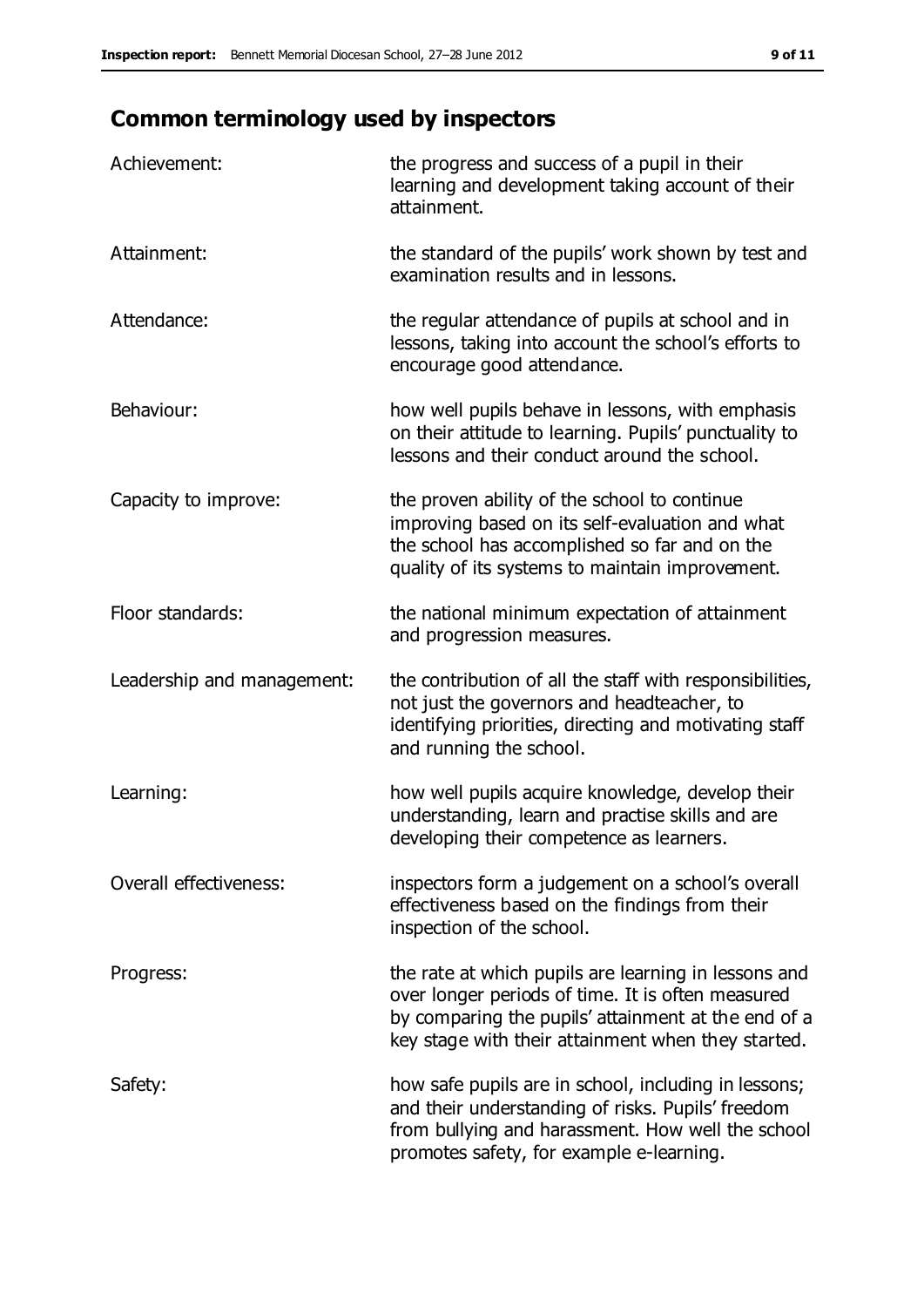#### **This letter is provided for the school, parents and carers to share with their children. It describes Ofsted's main findings from the inspection of their school.**



29 June 2012

Dear Students

#### **Inspection of Bennett Memorial Diocesan School, Tunbridge Wells TN4 9SH**

My colleagues and I enjoyed meeting you during the recent inspection. We were impressed by your courtesy and thoughtfulness. Our discussions with many polite and respectful students made a valuable contribution to the following findings.

- Your school provides you with an outstanding education, including in the sixth form. You make rapid progress and reach high standards.
- Teaching is outstanding. Your teachers have high expectations of you. They use their excellent subject knowledge very well to support your learning. Your progress is at its best when you engage actively with a variety of tasks that include opportunities for you to lead learning and work independently or in small groups.
- **Numbehaviour is exemplary. You told us you are extremely proud of your** school and feel well looked after. We saw for ourselves that you are willing and keen to learn. We were extremely impressed by the respect that you show to one another and to the adults in the school. These excellent attitudes are reflected in your high attendance. Sixth formers are excellent role models and ambassadors for the school.
- Your headteacher and the staff work hard and very effectively to ensure that the school continues to improve. They concentrate extremely well on the most important areas, for example the quality of teaching and behaviour that supports effective learning.
- Leaders and governors are ambitious for the success of each and every one of you. To that end, we have agreed that your experiences could be even better if the proportion of outstanding teaching was increased further. You can help with this by continuing to welcome opportunities to lead learning and push yourselves to the very limits of your potential.

Yours sincerely

Jacqueline White Her Majesty's Inspector